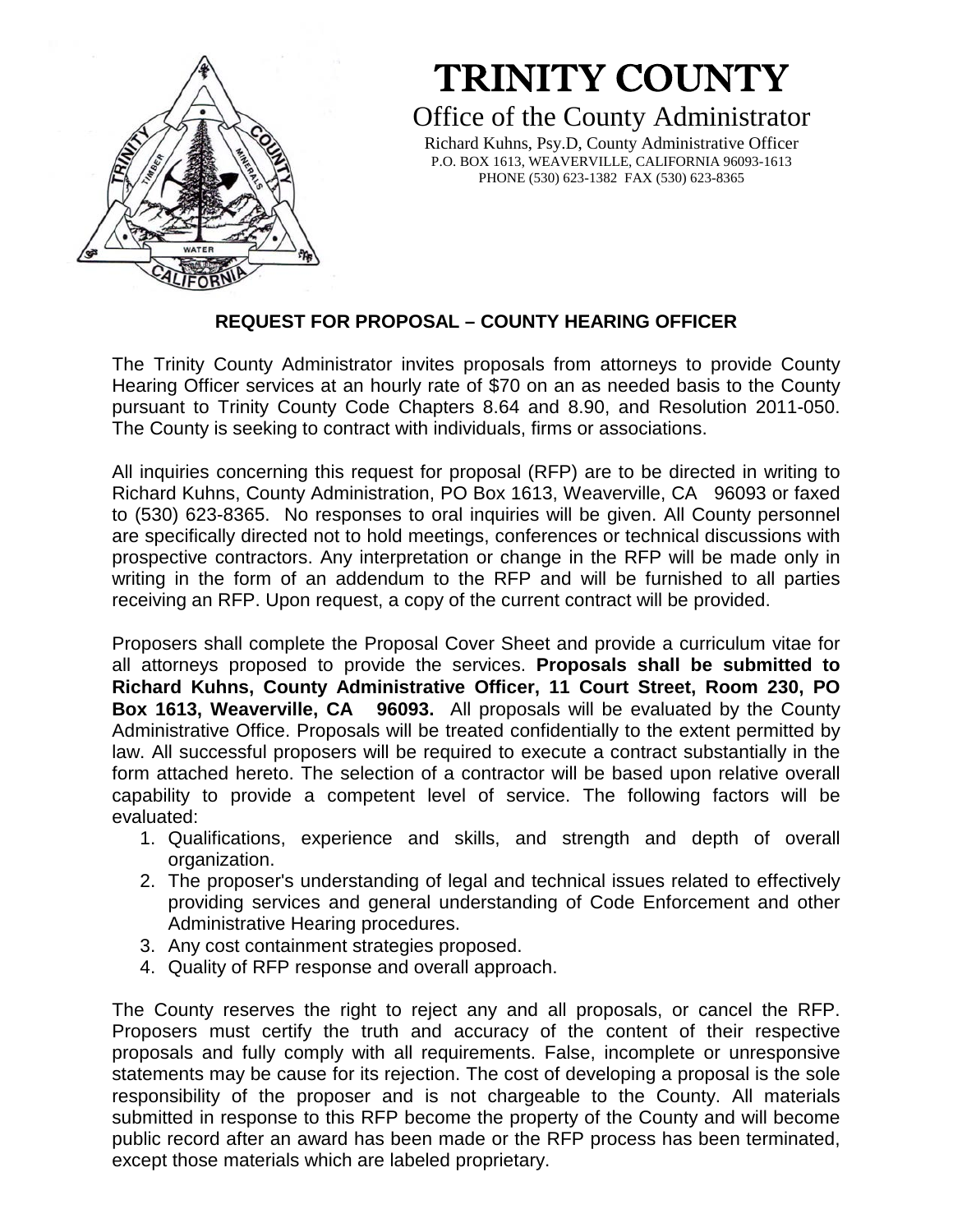| PROPOSAL COVER SHEET                              |                                                                                                                                                                                                                                                                   |  |
|---------------------------------------------------|-------------------------------------------------------------------------------------------------------------------------------------------------------------------------------------------------------------------------------------------------------------------|--|
| <b>IDENTIFICATION</b>                             |                                                                                                                                                                                                                                                                   |  |
| Proposer                                          |                                                                                                                                                                                                                                                                   |  |
|                                                   |                                                                                                                                                                                                                                                                   |  |
|                                                   |                                                                                                                                                                                                                                                                   |  |
| City:                                             | <u> 1989 - Johann Harry Harry Harry Harry Harry Harry Harry Harry Harry Harry Harry Harry Harry Harry Harry Harry</u>                                                                                                                                             |  |
|                                                   |                                                                                                                                                                                                                                                                   |  |
| Email:                                            | <u> 1999 - Johann John Harry Harry Harry Harry Harry Harry Harry Harry Harry Harry Harry Harry Harry Harry Harry H</u>                                                                                                                                            |  |
| Authorized representative and/or contact<br>Name: |                                                                                                                                                                                                                                                                   |  |
|                                                   |                                                                                                                                                                                                                                                                   |  |
| City:                                             | <u> Alexandro Alexandro Alexandro Alexandro Alexandro Alexandro Alexandro Alexandro Alexandro Alexandro Alexandro A</u>                                                                                                                                           |  |
|                                                   |                                                                                                                                                                                                                                                                   |  |
| Email:                                            |                                                                                                                                                                                                                                                                   |  |
| <b>STATEMENT OF CERTIFICATION AND COMPLIANCE</b>  |                                                                                                                                                                                                                                                                   |  |
|                                                   | The undersigned certified the truth and accuracy of the content of this proposal and agrees<br>to furnish the services stipulated at the prices and terms stated in this proposal and fully<br>comply with all provisions of this bid if the contract is awarded. |  |
| SIGNATURE OF LEAD ATTORNEY(S)                     |                                                                                                                                                                                                                                                                   |  |
| Signed by:                                        |                                                                                                                                                                                                                                                                   |  |
| Title:                                            | <u> 1989 - Johann John Stoff, deutscher Stoffen und der Stoffen und der Stoffen und der Stoffen und der Stoffen</u>                                                                                                                                               |  |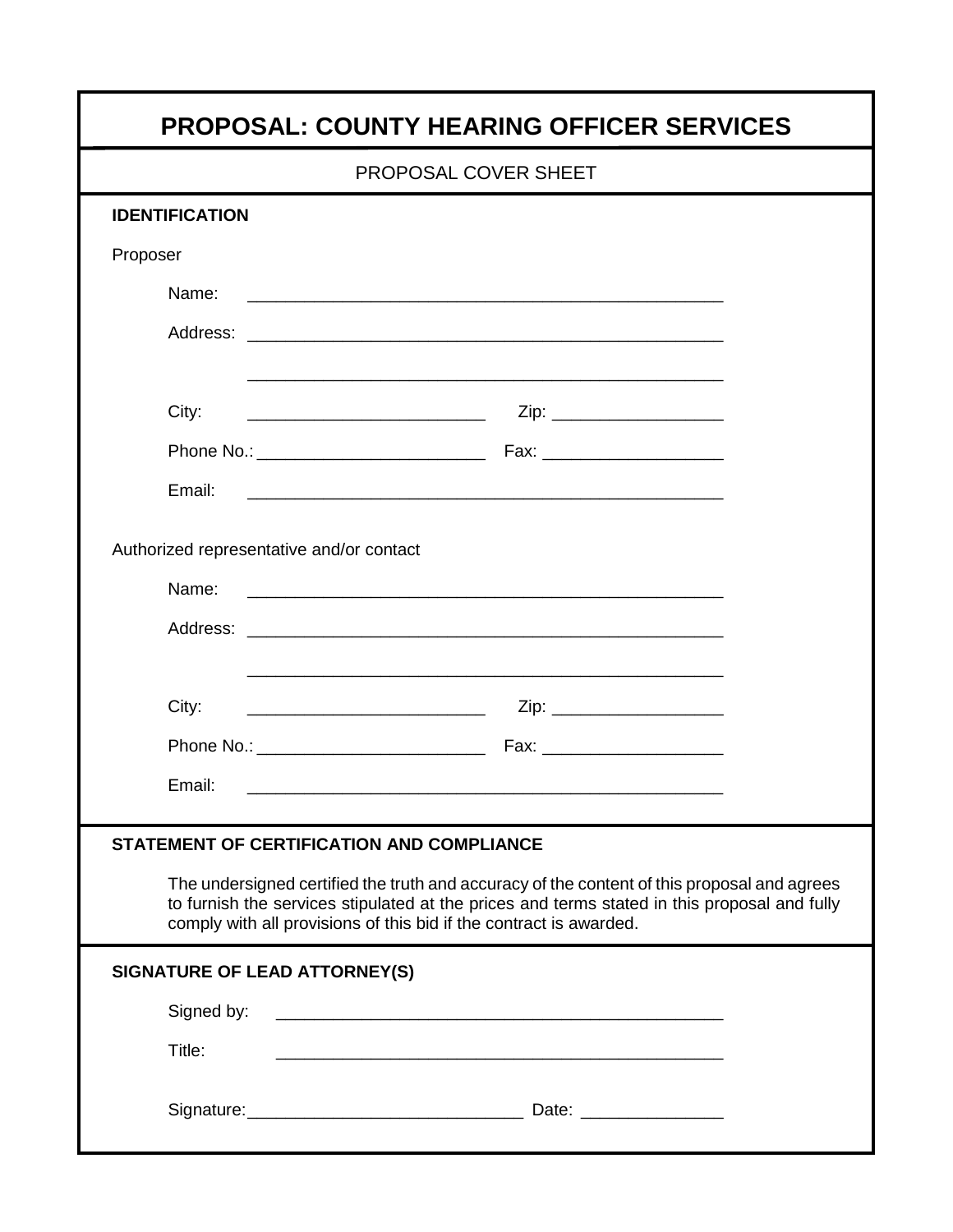#### STANDARD FORM PERSONAL SERVICES CONTRACT COUNTY OF TRINITY AND **(CONTRACTOR)**

THIS AGREEMENT is made and entered into this \_\_\_\_\_\_\_ day of \_\_\_\_\_\_\_\_\_ 20\_\_, by and between the COUNTY OF TRINITY, hereinafter referred to as "County," and **(NAME OF CONTRACTOR AND TYPE OF ENTITY THE PARTY IS, IE: sole proprietor, partnership, corporation)** hereinafter referred to as "Contractor".

## RECITALS:

WHEREAS, County desires to retain a person or firm to provide administrative hearing officer services and

WHEREAS, Contractor warrants that it is qualified and agreeable to render the aforesaid services.

NOW, THEREFORE, for and in consideration of the agreement made, and the payments to be made by County, the parties agree to the following:

I. SCOPE OF SERVICES: Contractor agrees to provide all of the services described in Resolution 2011-056 attached hereto and by this reference made a part hereof.

II. ADDITIONAL SERVICES: The County may desire services to be performed which are relevant to this contract or services but have not been included in the scope of the services listed in Paragraph I above and Contractor agrees to perform said services upon the written request of County. These additional services could include, but are not limited to, any of the following:

- A. Serving as an expert witness for the County in any litigation or other proceedings involving the project or services.
- B. Services of the same nature as provided herein which are required as a result of events unforeseen on the date of this contract.
- III. COUNTY FURNISHED SERVICES: The County agrees to:
	- A. Facilitate access to and make provisions for the Contractor to enter upon public and private lands as required to perform their work.
	- B. Make available to Contractor those services, supplies, equipment and staff that are normally provided for the services required by the type of services rendered by Contractor and as set forth in Resolution 2011-056
	- C. Make available all pertinent data and records for review.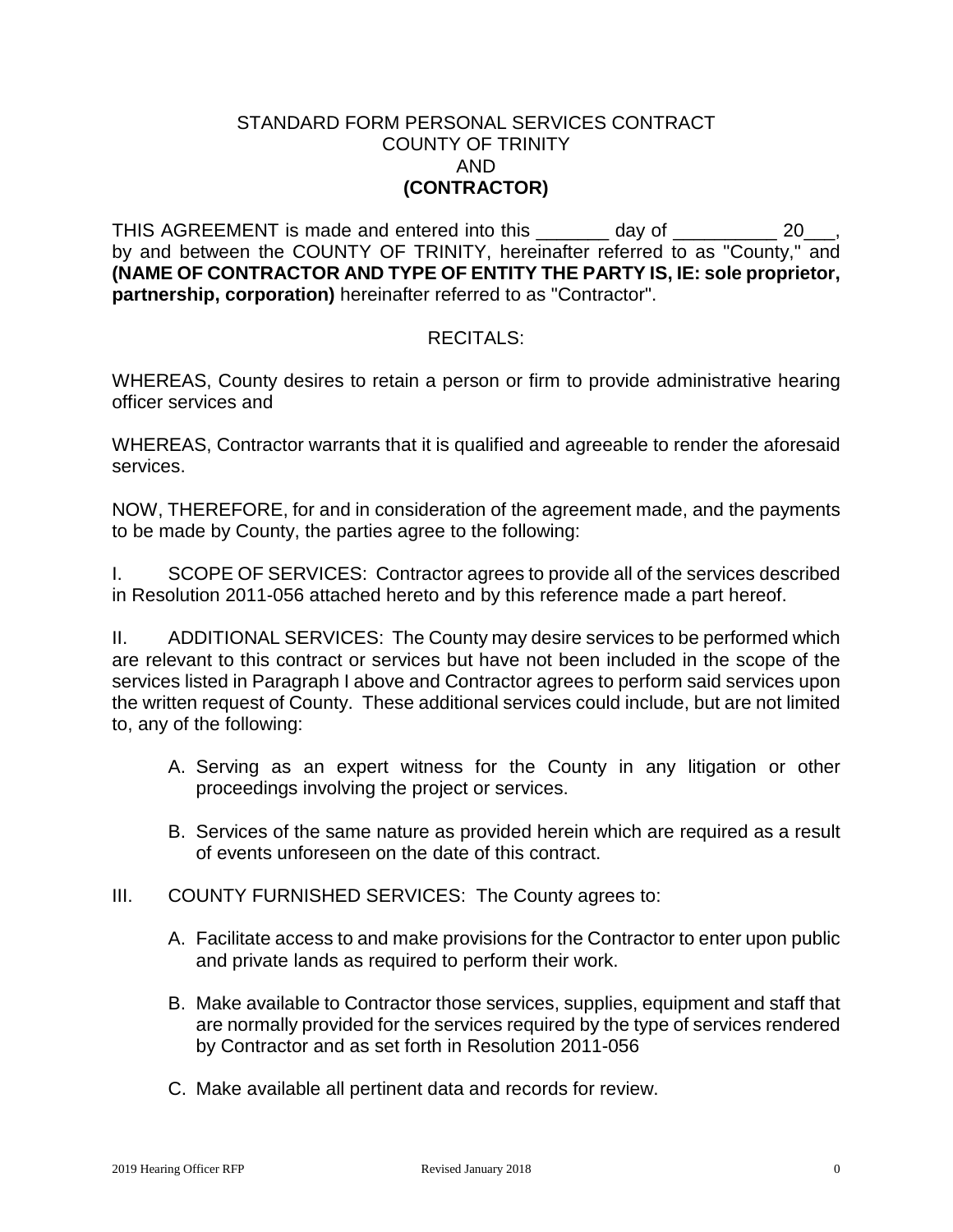IV. FEES: The fees for furnishing services under this Contract shall be based on the rate schedule which is attached hereto as Exhibit "A" and by this reference incorporated herein. Said fees shall remain in effect for the entire term of this contract.

V. MAXIMUM COST TO COUNTY: Notwithstanding any other provision of this contract, in no event will the cost to County for the services to be provided herein exceed the maximum sum of \$25,000 including direct non-salary expenses.

VI. PAYMENT: The fees for services under this Contract shall be due within 60 calendar days after receipt by County of an invoice covering the service(s) rendered to date.

For any services involving a public works or construction project the County shall retain 10 percent of each monthly progress payment, which shall be due upon completion and acceptance by County of the work or termination of this Contract.

With respect to any additional services provided under this Contract as specified in paragraph II hereof, Contractor shall not be paid unless Contractor has received written authorization from County for the additional services prior to incurring the costs associated therewith. Said additional services shall be charged at the rates set forth on Exhibit "A".

Invoices or applications for payment to the County shall be detailed and shall contain full documentation of all work performed and all reimbursable expenses incurred. Where the scope of work on the contract is divided into various tasks, invoices shall detail the related expenditures accordingly. Labor expenditures need documentation to support time, subsistence, travel and field expenses. No expense will be reimbursed without adequate documentation. This documentation will include, but not be limited to, receipts for material purchases, rental equipment and subcontractor work.

VII. INSURANCE: Contractor shall procure and maintain for the duration of the contract insurance against claims for injuries to persons or damages to property which may arise from or in connection with the performance of the work hereunder and the results of that work by the Contractor, his agents, representatives, employees or subcontractors.

## Minimum Scope and Limit of Insurance

A. The Contractor shall maintain a commercial general liability (CGL) insurance policy [Insurance Services Office Form CG 00 01] covering CGL on an occurrence basis, including products and completed operations, property damage bodily injury and personal & advertising injury with limits in the amount of \$1,000,000, and a general aggregate limit of \$2,000,000.

The County, its officers, officials, employees, and volunteers are to be covered as additional insureds on the General Liability policy with respect to liability arising out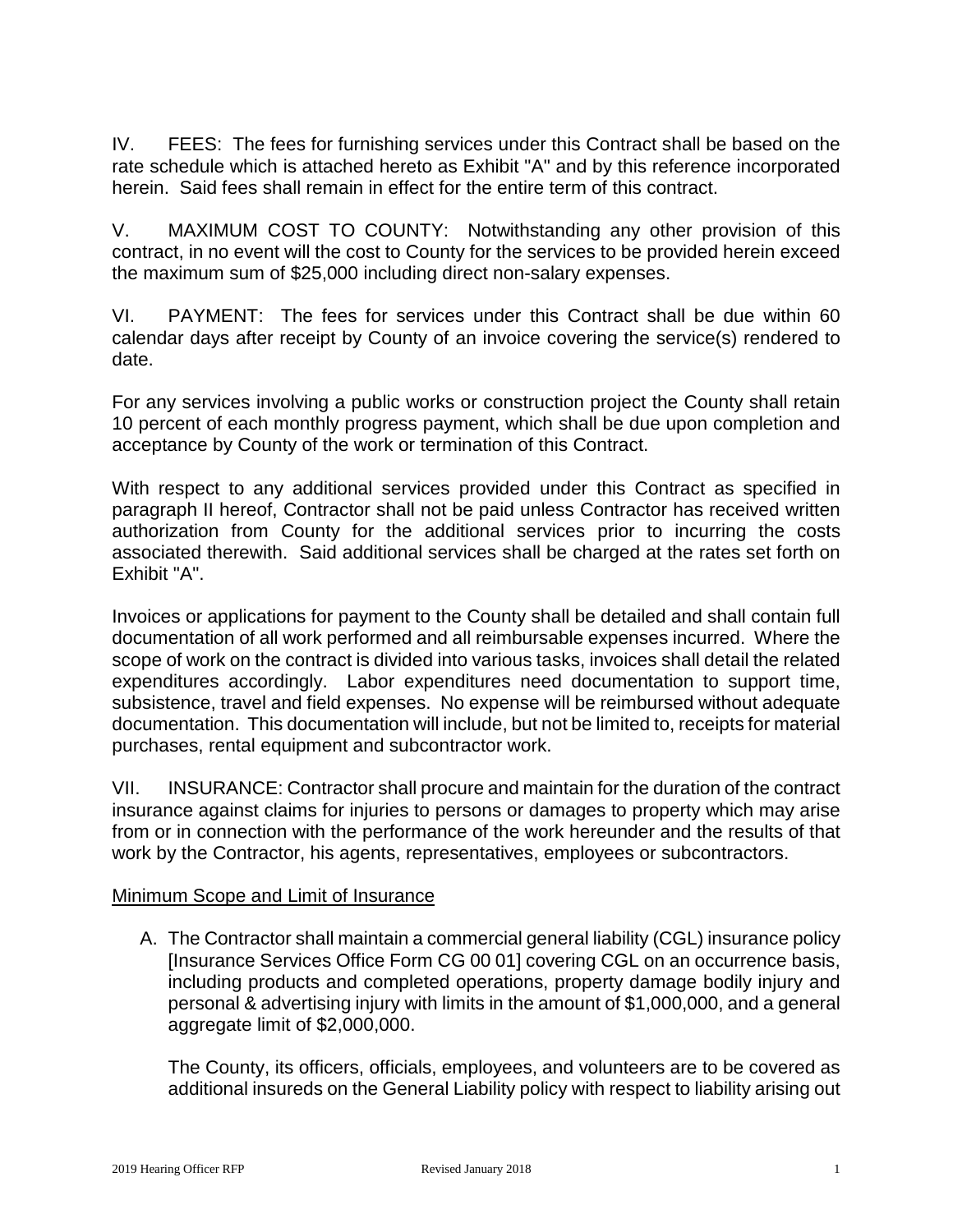of work or operations performed by or on behalf of the Contractor including materials, parts, or equipment furnished in connection with such work or operations. Additional insured should read as follows:

> Trinity County PO Box 1613 Weaverville, CA 96093

B. Contractor shall also provide comprehensive business or commercial automobile liability coverage including non-owned and hired automobile liability in the amount of \$1,000,000 per accident for bodily injury and property damage. Coverage shall be at least as broad as ISO Form CA0001 (Code 1), or if Contractor has no owned autos, hired, (Code 8) and non-owned autos (Code 9).

The County, its officers, officials, employees, and volunteers are to be covered as additional insureds on the Automobile Liability policy with respect to liability arising out of work or operations performed by or on behalf of the Contractor including materials, parts, or equipment furnished in connection with such work or operations. Additional insured should read as follows:

> Trinity County PO Box 1613 Weaverville, CA 96093

**OR: (IF CONTRACTOR IS A SOLE-PROPRIETOR AND ONLY HAS PERSONAL AUTO INSURANCE, REPLACE TWO PARAGRAPHS UNDER "B" ABOVE WITH THE FOLLOWING):** Contractor shall also provide personal automobile liability coverage including non-owned and hired automobile liability in the amount of \$300,000 per accident for bodily injury and property damage.

C. The Contractor shall be required to carry professional liability coverage in the amount of \$1,000,000 per occurrence or claim, \$2,000,000 aggregate.

The insurer shall supply a Certificate of Insurance and endorsements signed by the insurer evidencing such insurance to County prior to commencement of work. However, failure to obtain the required documents prior to the work beginning shall not waive the Contractor's obligation to provide them. The County reserves the right to require complete, certified copies of all required insurance policies, including endorsements required by these specifications, at any time. Each insurance policy required above shall provide that coverage shall not be canceled, except with notice to the Entity. Insurance is to be placed with insurers with a current A.M. Best's rating of no less than A:VII, unless otherwise acceptable to the Entity.

Any deductibles or self-insured retentions must be declared to and approved by the County. The County may require the Contractor to purchase coverage with a lower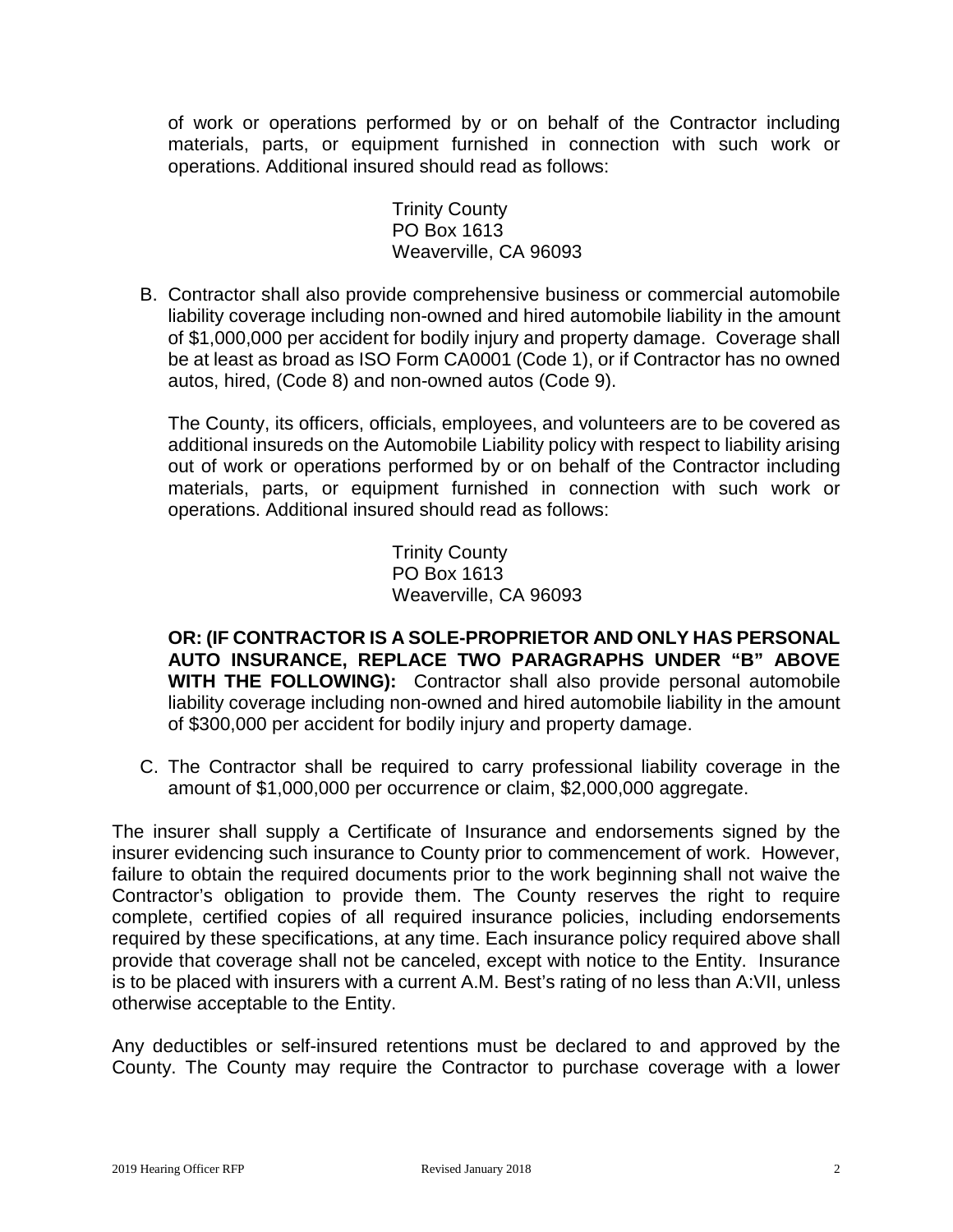deductible or retention or provide proof of ability to pay losses and related investigations, claim administration, and defense expenses within the retention.

For any claims related to this contract, the Contractor's insurance coverage shall be primary coverage at least as broad as ISO CG 20 01 04 13 as respects the County, its officers, officials, employees, and volunteers. Any insurance or self-insurance maintained by the County, its officers, officials, employees, or volunteers shall be excess of the Contractor's insurance and shall not contribute with it.

Contractor hereby grants to County a waiver of any right to subrogation which any insurer of said Contractor may acquire against the County by virtue of the payment of any loss under such insurance. Contractor agrees to obtain any endorsement that may be necessary to affect this waiver of subrogation, but this provision applies regardless of whether or not the County has received a waiver of subrogation endorsement from the insurer.

VIII. WORKER'S COMPENSATION: The Contractor acknowledges that it is aware of the provisions of the Labor Code of the State of California which requires every employer to be insured against liability for workers' compensation or to undertake self-insurance in accordance with the provisions of that Code and it certifies that it will comply with such provisions before commencing the performance of the work of this Contract. A copy of the certificates evidencing such insurance with policy limits of at least \$1,000,000 per accident for bodily injury or disease, shall be provided to County prior to commencement of work, or a signed County Workers' Compensation Exemption form.

IX. NONDISCRIMINATORY EMPLOYMENT: In connection with the execution of this Contract, the Contractor shall not discriminate against any employee or applicant for employment because of race, color, religion, age, sex, national origin, political affiliation, ancestry, marital status or disability. This policy does not require the employment of unqualified persons.

X. INTEREST OF PUBLIC OFFICIALS: No officer, agent or employee of the County during their tenure or for one year thereafter shall have any interest, direct or indirect, in this Contract or the proceeds thereof.

XI. SUBCONTRACTING AND ASSIGNMENT: The rights, responsibilities and duties under this Contract are personal to the Contractor and may not be subcontracted, transferred or assigned without the express prior written consent of the County.

XII. LICENSING AND PERMITS: The Contractor shall maintain the appropriate licenses throughout the life of this Contract. Contractor shall also obtain any and all permits which might be required by the work to be performed herein.

XIII. BOOKS OF RECORD AND AUDIT PROVISION: Contractor shall maintain on a current basis complete books and records relating to this contract. Such records shall include, but not be limited to, documents supporting all bids and all expenditures for which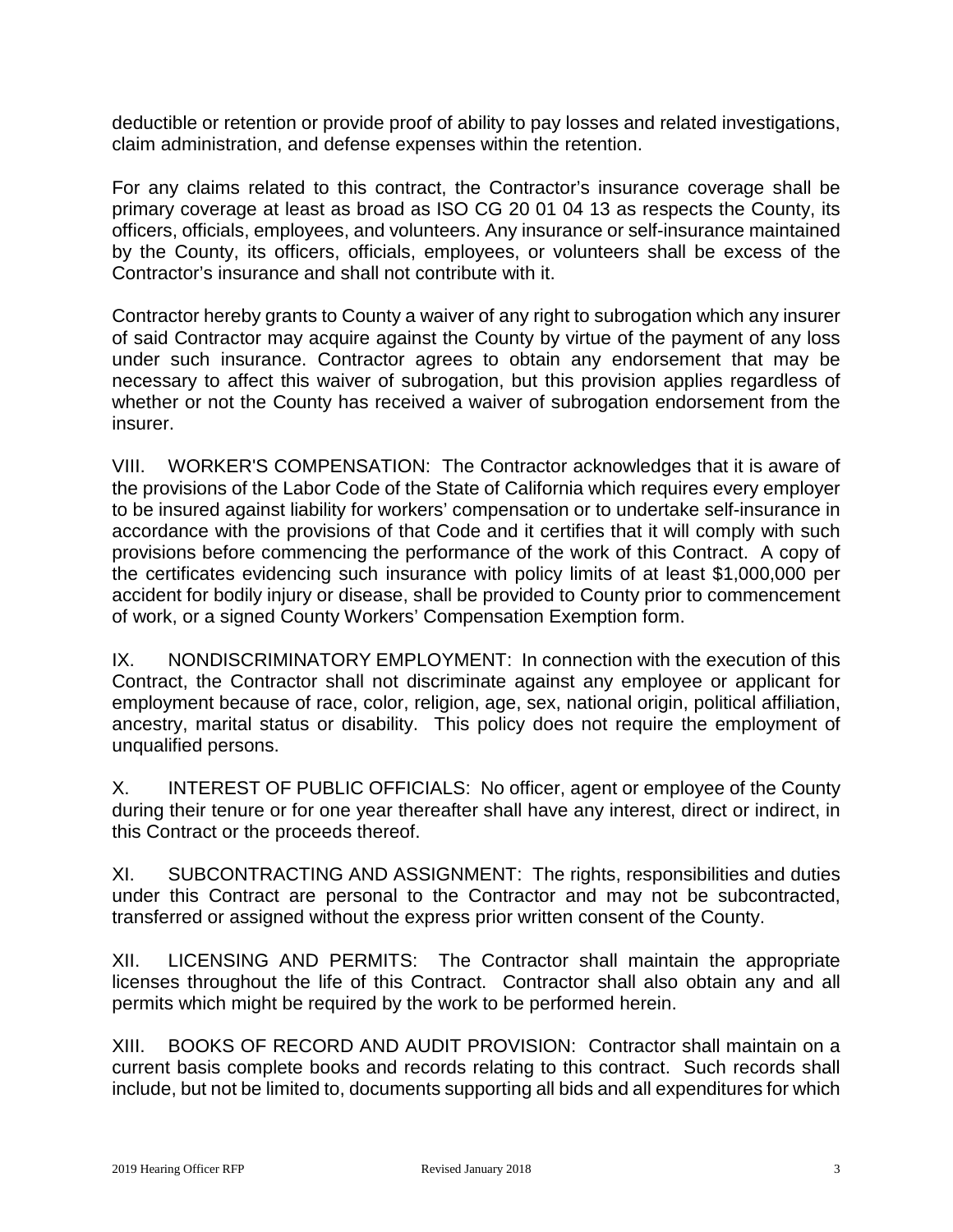any reimbursement is sought. The books and records shall be original entry books. In addition, Contractor shall maintain detailed payroll records including all subsistence, travel and field expenses, and canceled checks, receipts and invoices for all items for which any reimbursement is sought. These documents and records shall be retained for at least five years from the completion of this contract. Contractor will permit County to audit all books, accounts or records relating to this contract or all books, accounts or records of any business entities controlled by Contractor who participated in this contract in any way. Any audit may be conducted on Contractor's premises or, at County's option, Contractor shall provide all books and records within a maximum of 15 days upon receipt of written notice from County. Contractor shall refund any moneys erroneously charged. If County ascertains that it has been billed erroneously by Contractor for an amount equaling 5% or more of the original bid, Contractor shall be liable for the costs of the audit in addition to any other penalty to be imposed. This paragraph applies to any contract which provides for reimbursement of expenses.

XIV. TERM OF AGREEMENT: This Agreement shall commence on and shall terminate on **EXALL** 

XV. CONFIDENTIALITY: All information and records obtained in the course of providing services under this agreement shall be confidential and shall not be open to examination for any purpose not directly connected to the administration of this program. Both parties shall comply with State and Federal requirements regarding confidential information.

XVI. TITLE: It is understood that any and all documents, information, computer disk, and reports concerning this project prepared by and/or submitted to the Contractor, shall be the property of the County. The Contractor may retain reproducible copies of drawings and copies of other documents. In the event of the termination of this Contract, for any reason whatever, Contractor shall promptly turn over all information, writing, computer disk, and documents to County without exception or reservation. Contractor shall transfer from computer hard drive to disk any information or documents stored on hard drive and provide County with said disk.

XVII. TERMINATION:

A. If the Contractor fails to provide in any manner the services required under this Contract or otherwise fails to comply with the terms of this Contract or violates any ordinance, regulation or other law which applies to its performance herein, the County may terminate this Contract by giving five calendar days written notice to the party involved.

B. The Contractor shall be excused for failure to perform services herein if such services are prevented by acts of God, strikes, labor disputes or other forces over which the Contractor has no control.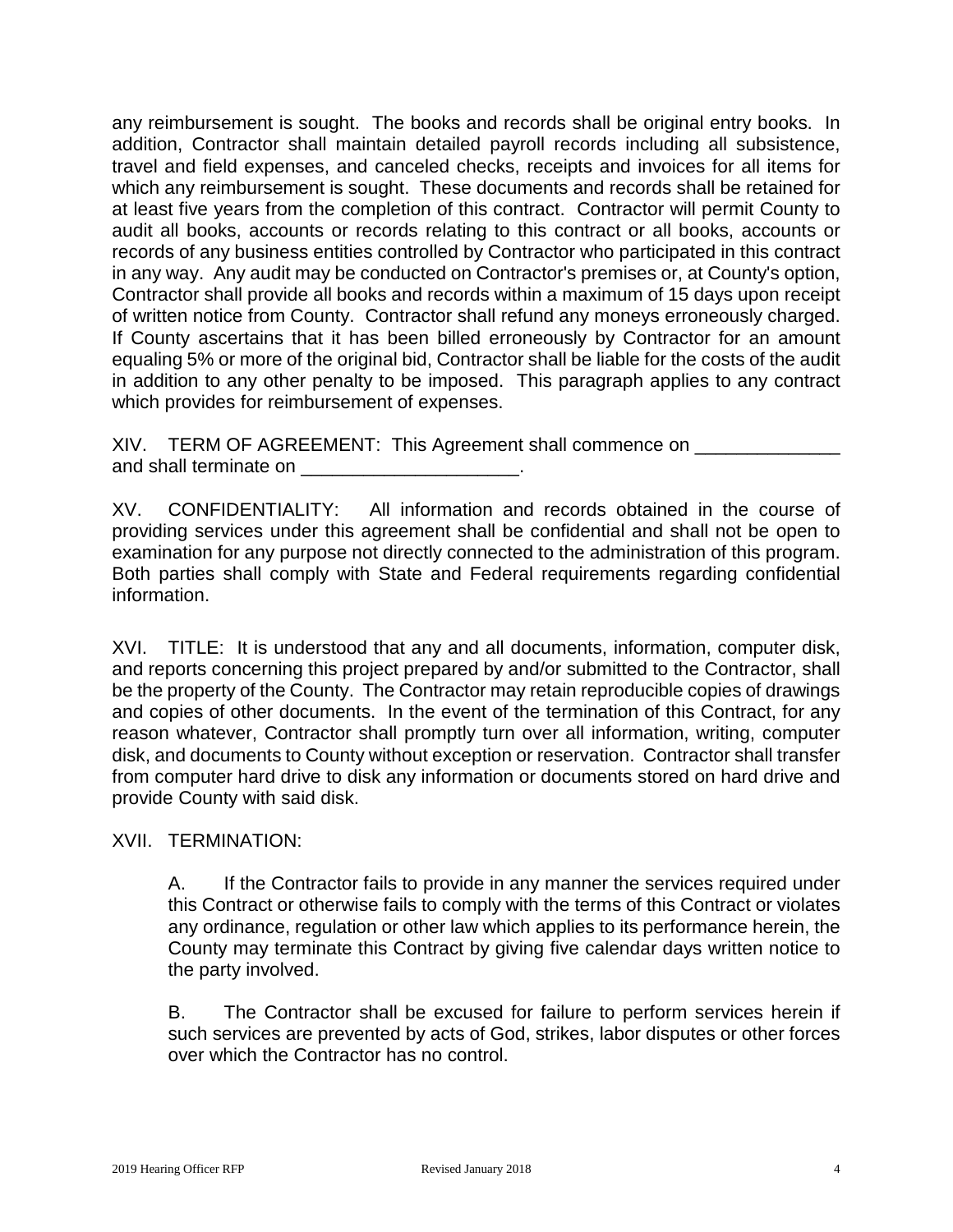C. Either party hereto may terminate this Contract for any reason by giving thirty (30) calendar days written notice to the other parties. Notice of Termination shall be by written notice to the other parties and be sent by registered mail.

D. In the event of termination not the fault of the Contractor, the Contractor shall be paid for services performed to the date of termination in accordance with the terms of this Contract.

XVIII. RELATIONSHIP BETWEEN THE PARTIES: It is expressly understood that in the performances of the services herein, the Contractor, and the agents and employees thereof, shall act in an independent capacity and as an independent contractor and not as officers, employees or agents of the County.

XIX. AMENDMENT: This Contract may be amended or modified only by written agreement of all parties.

XX. ASSIGNMENT OF PERSONNEL: The Contractor shall not substitute any personnel for those specifically named in its proposal unless personnel with substantially equal or better qualifications and experience are provided, acceptable to County, as evidenced in writing.

XXI. JURISDICTION AND VENUE: This Contract shall be construed in accordance with the laws of the State of California and the parties hereto agree that venue shall be in Trinity County, California.

XXII. INDEMNIFICATION: Contractor agrees to indemnify, defend at its own expense, and hold County harmless from any and all liabilities, claims, losses, damages, or expenses, including reasonable attorney's fees, arising from all acts or omissions to act of Contractor or its officers, agents, or employees in rendering services under this contract; excluding, however, such liabilities, claims, losses, damages, or expenses arising from County's sole negligence or willful acts.

XXIII. COMPLIANCE WITH APPLICABLE LAWS: The Contractor shall comply with any and all federal, state and local laws affecting the services covered by this Contract.

XXIV. ATTORNEY'S FEES: If any party hereto employs an attorney for the purpose of enforcing or construing this Agreement, or any judgment based on this Agreement, in any legal proceeding whatsoever, including insolvency, bankruptcy, arbitration, declaratory relief or other litigation, including appeals or rehearing, the prevailing party shall be entitled to receive from the other party or parties thereto reimbursement for all attorneys' fees and all costs, including but not limited to service of process, filing fees, court and court reporter costs, investigative costs, expert witness fees, and the cost of any bonds, whether taxable or not. If any judgment or final order be issued in that proceeding, said reimbursement shall be specified therein.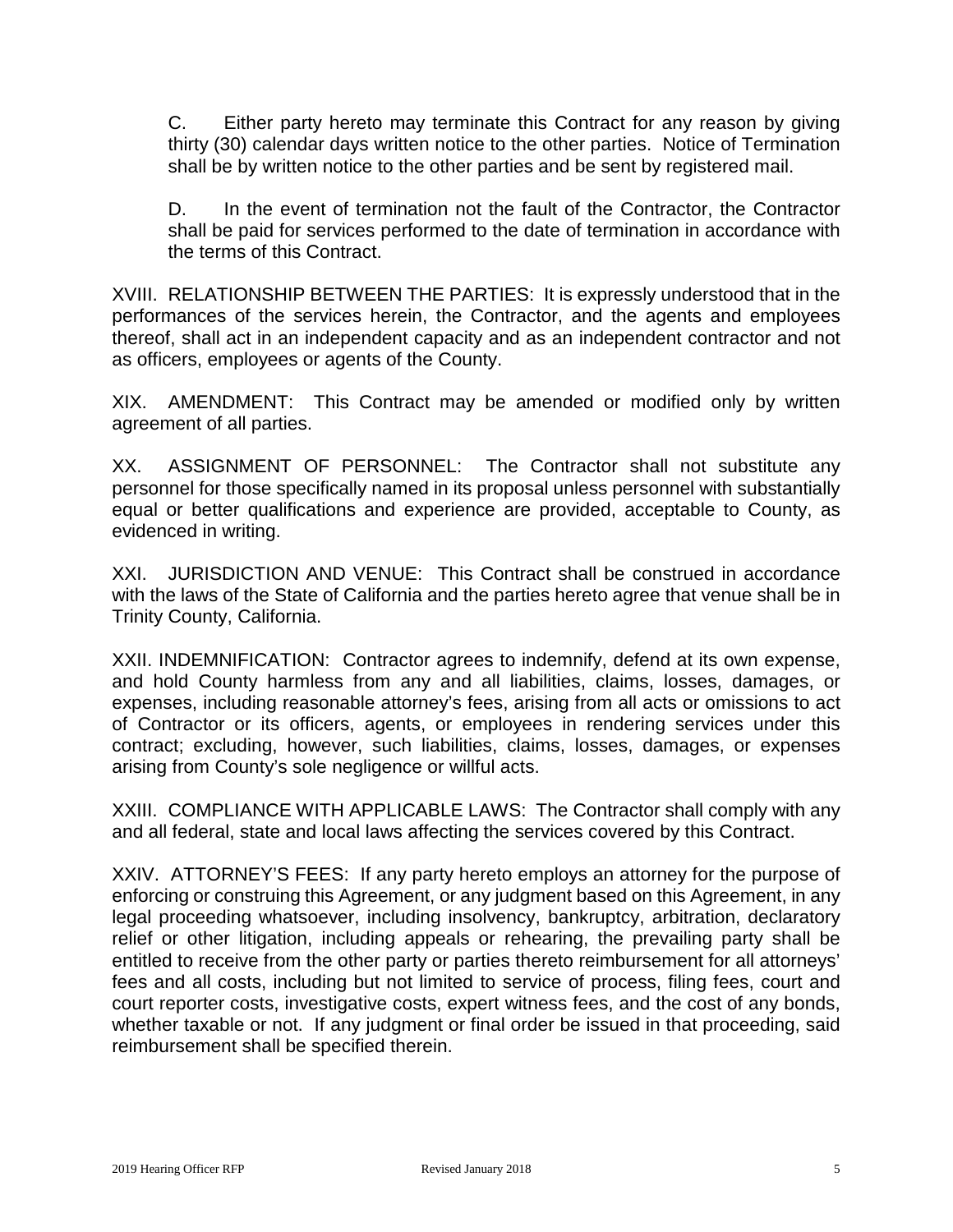XXV. NOTICES: Notices to terminate, change or otherwise provide notice as provided in the contract shall be given to County at the following location:

> *Trinity County Administration PO Box 1613 Weaverville, CA 96093 (530) 623-1382*

Notices shall be given to Contractor at the following address:

| (CONTACT NAME)                      |  |
|-------------------------------------|--|
| (NAME OF BUSINESS/CONTRACTOR)       |  |
| <i>(ADDRESS)</i>                    |  |
| <i>(ADDRESS)</i>                    |  |
| (PHONE NUMBER AND/OR EMAIL ADDRESS) |  |

IN WITNESS WHEREOF, the parties hereunto have executed this Contract on the date written below.

COUNTY OF TRINITY: CONTRACTOR:

| By                                              |                                                                  |
|-------------------------------------------------|------------------------------------------------------------------|
|                                                 |                                                                  |
| Approved as to form:                            | <b>RISK MANAGEMENT APPROVAL</b>                                  |
| <b>MARGARET E LONG</b><br><b>County Counsel</b> | <b>Shelly Nelson</b><br>Human Resources/Risk Management Director |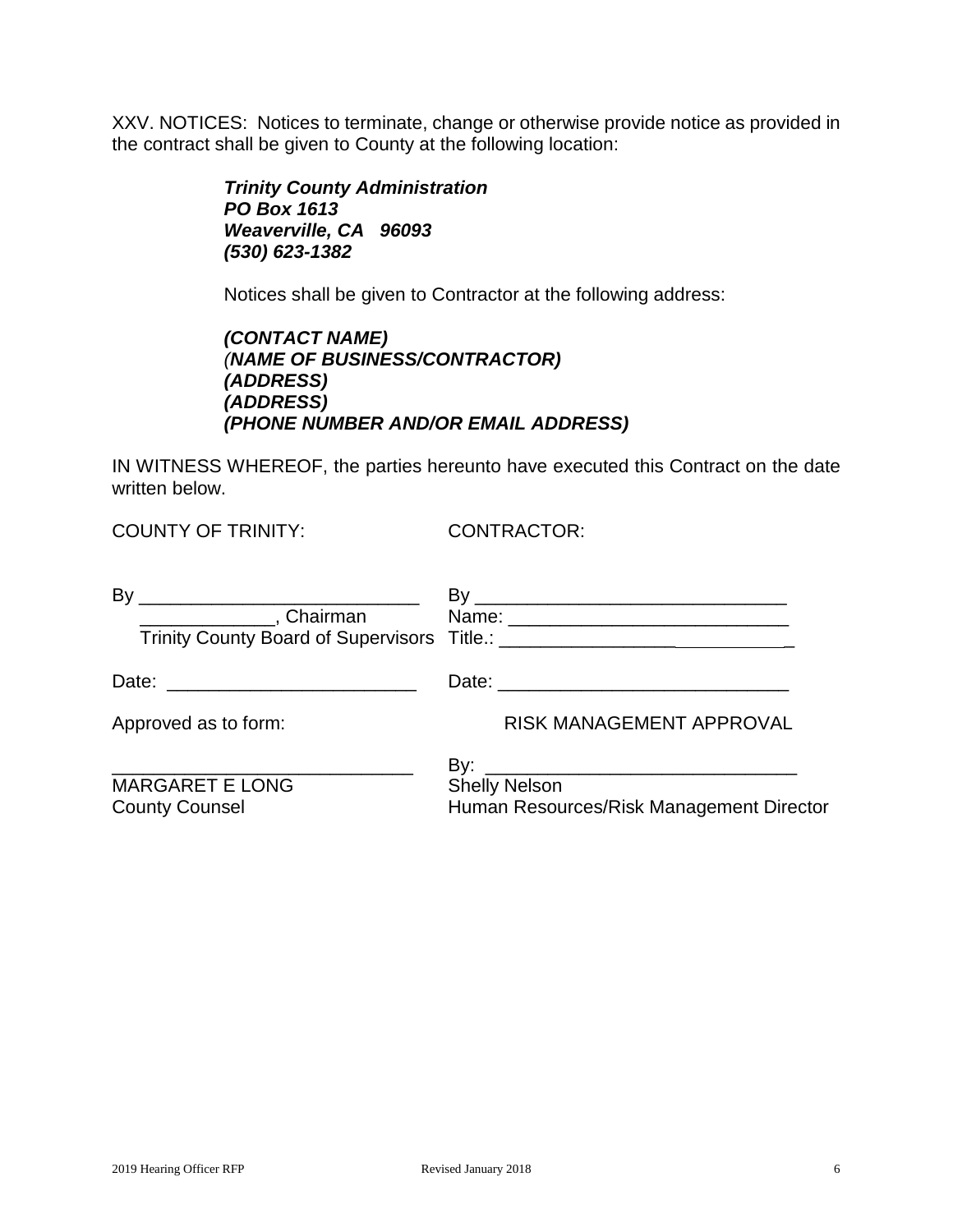# EXHIBIT "A"

# COMPENSATION OR FEES TO BE PAID TO CONTRACTOR

The fees for furnishing services under this contract shall be paid at a rate of \$70 per hour.

Time spent preparing for, hearing or considering and ruling on the assigned matter shall be compensated at this hourly rate. Contractor may bill for actual travel time to and from the hearing venue and his/her office or place of residence, up to a maximum of two (2) hours, at the rate of \$70 per hour.

Contractor shall be compensated at the applicable Internal Revenue Service's rate for actual mileage to and from hearing venue and his/her office or place of residence, whichever is closer.

Compensation for actual costs for overnight accommodations is available upon prior approval of the County Administrative Officer, or Department Head requesting services under this contract.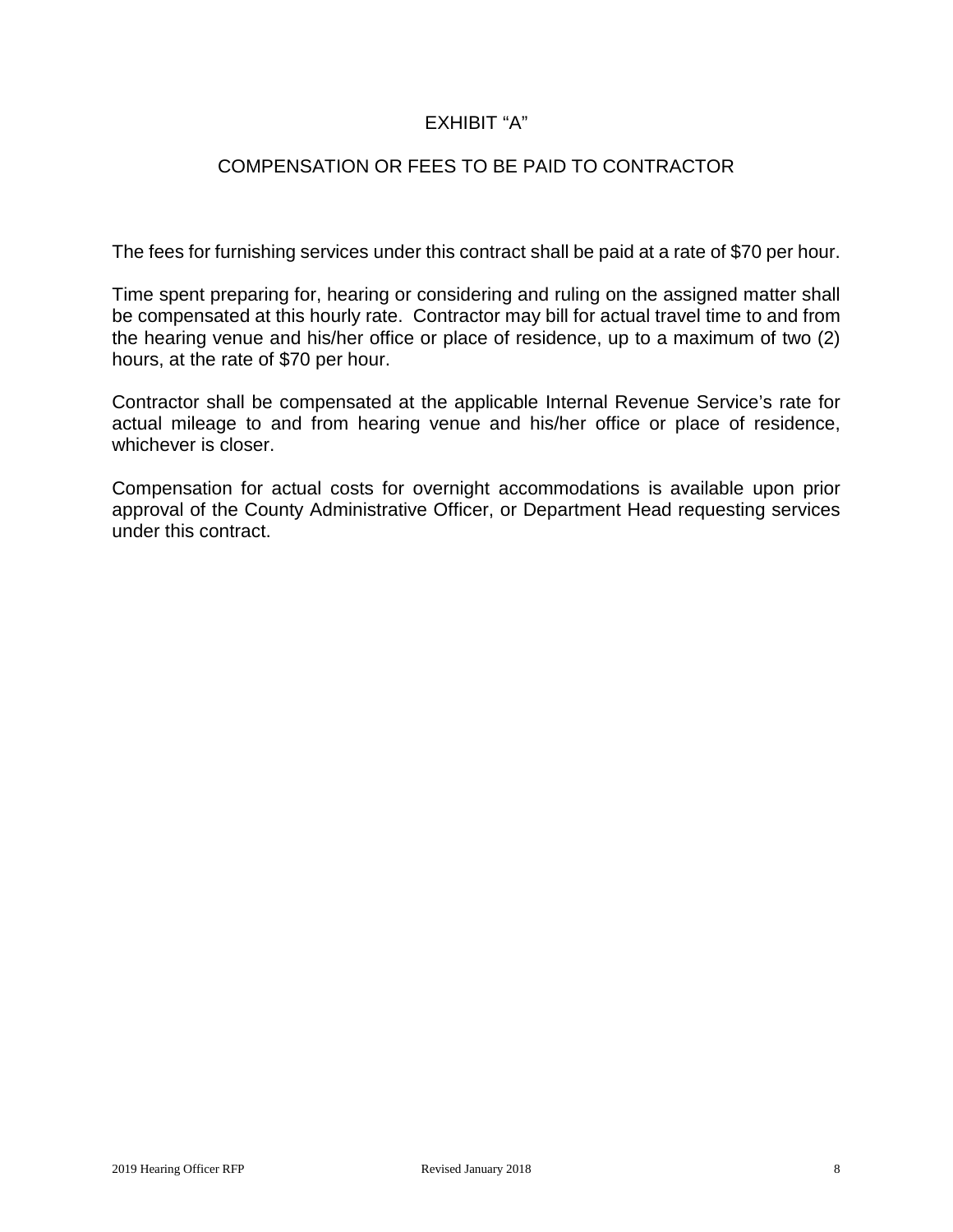#### IN THE BOARD OF SUPERVISORS IN THE BOARD OF SUPERVISORS COUNTY OF TRINITY, STATE OF CALIFORNIA COUNTY OF TRINITY, STATE OF CALIFORNIA 16th day of August 2011 16th day of August 2011

#### RESOLUTION NO. 2011-056 RESOLUTION NO. 2011-056 AUTHORIZING THE COUNTY ADMINISTRATIVE OFFICER AUTHORIZING THE COUNTY ADMINISTRATIVE OFFICER TO DESIGNATE HEARING OFFICERS FOR THE PURPOSE TO DESIGNATE HEARING OFFICERS FOR THE PURPOSE OF PROPOSED TRINITY COUNTY CODE ENFORCEMENT ACTIONS OF PROPOSED TRINITY COUNTY CODE ENFORCEMENT ACTIONS

The following Resolution is now offered and read: The following Resolution is now offered and read:

WHEREAS, Government Code section 25845, as implemented by Trinity Code WHEREAS, Government Code section 25845, as implemented by Trinity Code Chapter 8.64, authorizes the Board of Supervisors to declare certain conditions to be Chapter 8.64, authorizes the Board of Supervisors to declare certain conditions to be public nuisances, and to cause the abatement of such nuisances, following notice and a public nuisances, and to cause the abatement of such nuisances, following notice and a hearing; hearing;

WHEREAS, Government Code section 25845(i) authorizes the Board of WHEREAS, Government Code section 25845(i) authorizes the Board of Supervisors to delegate to a hearing officer the Board's authority to declare the existence, Supervisors to delegate to a hearing officer the Board's authority to declare the existence, and compel the abatement, of public nuisances; and compel the abatement, of public nuisances;

WHEREAS, Government Code section 53069.4, as implemented by Trinity WHEREAS, Government Code section 53069.4, as implemented by Trinity County Code Chapter 8.90, authorizes the County to impose penalties for violations of County Code Chapter 8.90, authorizes the County to impose penalties for violations of the Trinity County Code, following notice and a hearing; the Trinity County Code, following notice and a hearing;

WHEREAS, Trinity County Code Chapter 8.90.130 provides for appeals of WHEREAS, Trinity County Code Chapter 8.90.130 provides for appeals of notices of violation issued per Chapter 8.90 to be heard by hearing officers; and notices of violation issued per Chapter 8.90 to be heard by hearing officers; and

WHEREAS, Government Code section 27720 et seq. authorizes the County to WHEREAS, Government Code section 27720 *et seq.* authorizes the County to designate the Office of Hearing Officer, contract with qualified individuals to provide designate the Office of Hearing Officer, contract with qualified individuals to provide hearing officer services, and establish the rules of procedure governing code enforcement hearing officer services, and establish the rules of procedure governing code enforcement proceedings. proceedings.

NOW, THEREFORE, LET IT BE RESOLVED that the Trinity County Board of NOW, THEREFORE, LET IT BE RESOLVED that the Trinity County Board of Supervisors establishes the Office of Hearing Officer under the authority of the County Supervisors establishes the Office of Hearing Officer under the authority of the County Administrative Officer; Administrative Officer;

BE IT FURTHER RESOLVED that the Trinity County Board of Supervisors BE IT FURTHER RESOLVED that the Trinity County Board of Supervisors delegates to the County Administrative Officer the authority to designate and contract delegates to the County Administrative Officer the authority to designate and contract with qualified individuals to provide hearing officer services; and with qualified individuals to provide hearing officer services; and

BE IT FURTHER RESOLVED that the Trinity County Board of Supervisors BE IT FURTHER RESOLVED that the Trinity County Board of Supervisors adopts the rules and procedures set forth in Exhibit A to govern all nuisance abatement adopts the rules and procedures set forth in Exhibit A to govern all nuisance abatement and code enforcement hearings heard by any hearing officer pursuant to Chapters 8.64 or and code enforcement hearings heard by any hearing officer pursuant to Chapters 8.64 or 8.90 of the Trinity County Code. 8.90 of the Trinity County Code.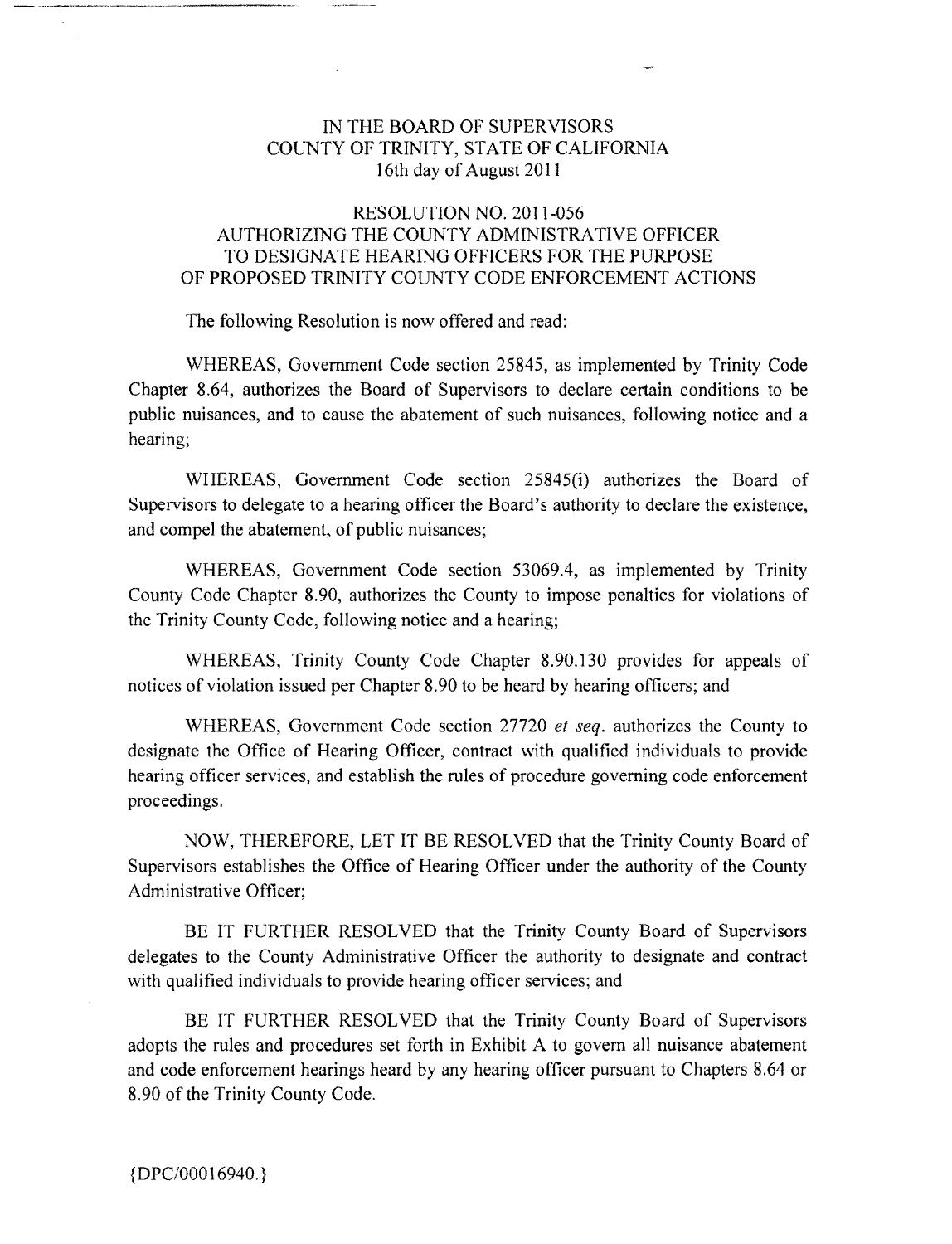Upon motion of Supervisor Pflueger, seconded by Supervisor Chapman, and on the following role call vote, to-wit: Upon motion of Supervisor Pflueger, seconded by Supervisor Chapman, and on the following role call vote, to-wit:

AYES: Chapman, Pflueger, Otto, Jaegel and Morris A YES: Chapman, Pflueger, Otto, Jaegel and Morris NOES: None NOES: None ABSENT: None ABSENT: None ABSTAINING: None ABSTAINING: None

The foregoing resolution is hereby adopted; The foregoing resolution is hereby adopted'

JUDY MORRIS, Chairman J Board of Supervisors

ATTEST: ATTEST:

 $\bar{\beta}$ 

WENDY G. TYLER Ulen by B Lyle

 ${DPC/00016940.}$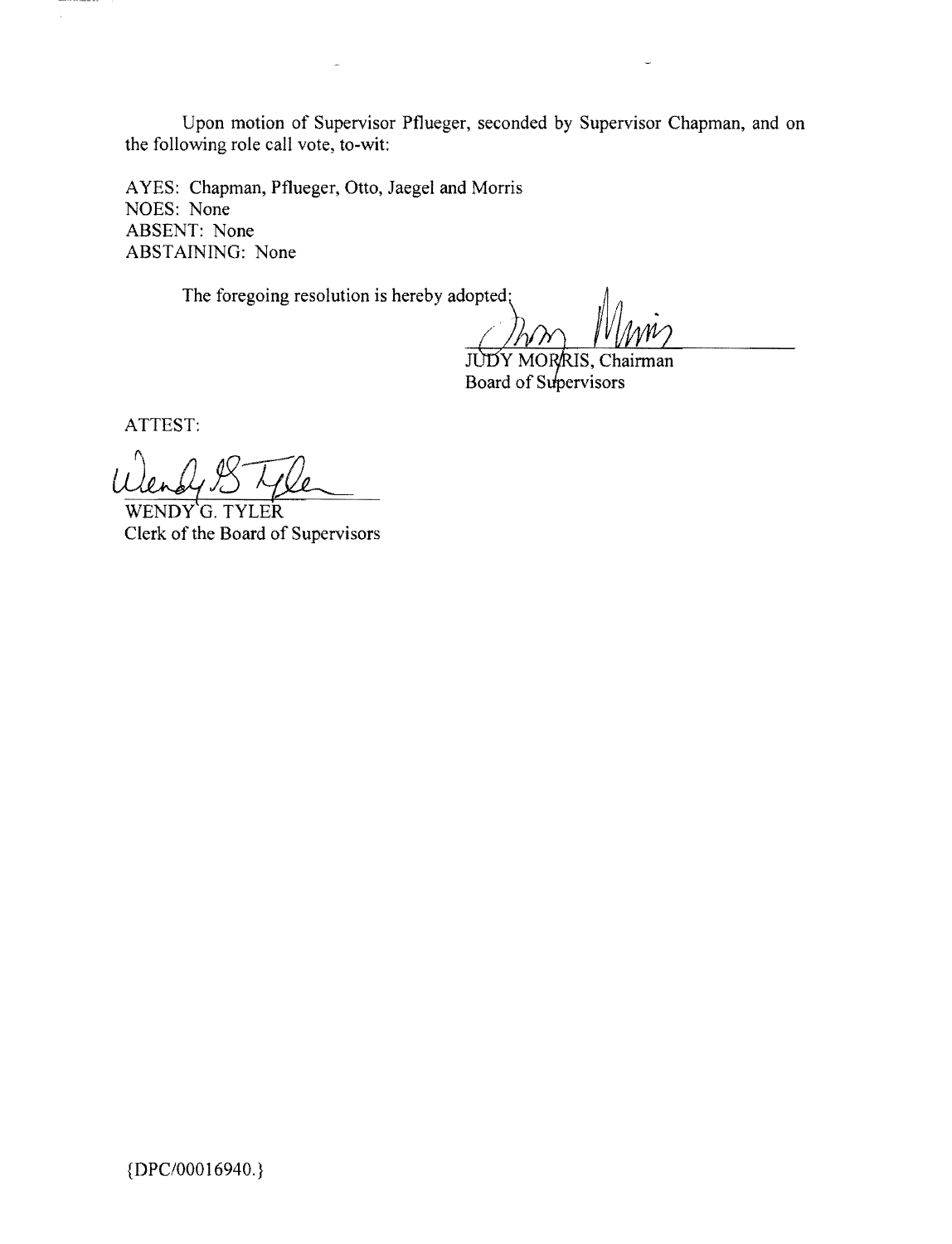#### EXHIBIT A **EXHIBIT A**

#### TRINITY COUNTY TRINITY COUNTY RULES OF PROCEDURE FOR RULES OF PROCEDURE FOR CODE ENFORCEMENT AND NUISANCE ABATEMENT HEARINGS CODE ENFORCEMENT AND NUISANCE ABATEMENT HEARINGS BY HEARING OFFICERS BY HEARING OFFICERS

Pursuant to Government Code section 27721, the Board of Supervisors of Trinity Pursuant to Government Code section 27721, the Board of Supervisors of Trinity County adopts the following rules and procedures to govern any nuisance abatement or County adopts the following rules and procedures to govern any nuisance abatement or code enforcement hearing heard under County Code Chapters 8.64 or 8.90. code enforcement hearing heard under County Code Chapters 8.64 or 8.90.

#### Selection of Hearing Officer Selection of Hearing Officer

Following the receipt of timely and proper notice of appeal, the County Following the receipt of timely and proper notice of appeal, the County Administrative Officer, or his or her designee, shall assign a hearing officer for the matter Administrative Officer, or his or her designee, shall assign a hearing officer for the matter appealed. The hearing officer shall be selected by random means from the panel of all appealed. The hearing officer shall be selected by random means from the panel of all hearing officers under contract with the County at the time the appeal is received, except hearing officers under contract with the County at the time the appeal is received, except that hearing officers whose contracts with the County would expire with 45 days of receipt of the notice of appeal shall be excluded.

Notice of the hearing officer assigned to the matter shall be provided in writing, Notice of the hearing officer assigned to the matter shall be provided in writing, and by mail, to the appellant at the same time, and in the same manner, as the notices of hearing required under Chapter 8.64 or 8.90. At the same time, the identities of the hearing required under Chapter 8.64 or 8.90. At the same time, the identities of the appellant shall be transmitted in writing to the selected hearing officer to allow him or her appellant shall be transmitted in writing to the selected hearing officer to allow him or her to determine whether any conflict of interest would exist precluding him or her from to determine whether any conflict of interest would exist precluding him or her from hearing the appeal. hearing the appeal.

The selected Hearing Officer shall promptly advise the County Administrative The selected Hearing Officer shall promptly advise the County Administrative Officer if he or she believes a conflict of interest would exist because of the party or Officer if he or she believes a conflict of interest would exist because of the party or parties involved in the proceeding. If the appellant believes a conflict of interest would parties involved in the proceeding. If the appellant believes a conflict of interest would exist, he or she shall advise the County Administrative Officer in writing of the asserted conflict, and the facts and circumstances upon which the conflict is asserted, no later than five calendar days before the hearing on the appeal. Should a conflict of interest in fact five calendar days before the hearing on the appeal. Should a conflict of interest in fact exist, the County Administrative Officer shall ensure that a substitute hearing officer is exist, the County Administrative Officer shall ensure that a substitute hearing officer is selected, and may reschedule the appeal hearing if necessary to accommodate the selected, and may reschedule the appeal hearing if necessary to accommodate the selection of the new hearing officer. selection of the new hearing officer.

For purpose of these rules and procedures, a hearing officer shall have a conflict For purpose of these rules and procedures, a hearing officer shall have a conflict of interest only if any of the grounds for disqualification under the California Political of interest only if any of the grounds for disqualification under the California Political Reform Act of 1974 (Gov. Code, § 81000 et seq.) would exist were he or she to hear the Reform Act of 1974 (Gov. Code, § 81000 *et seq.)* would exist were he or she to hear the appeal. appeal.

#### Rules of Procedure Governing Appeal Hearings Rules of Procedure Governing Appeal Hearings

Hearings by hearing officers are informal and formal rules of evidence shall not Hearings by hearing officers are informal and formal rules of evidence shall not apply. No party shall have any right to conduct discovery. Nor shall any party have the right to subpoena any witness. All parties shall have the right to be represented by counsel. counsel.

{DPC/00016940.} {DPC/00016940.}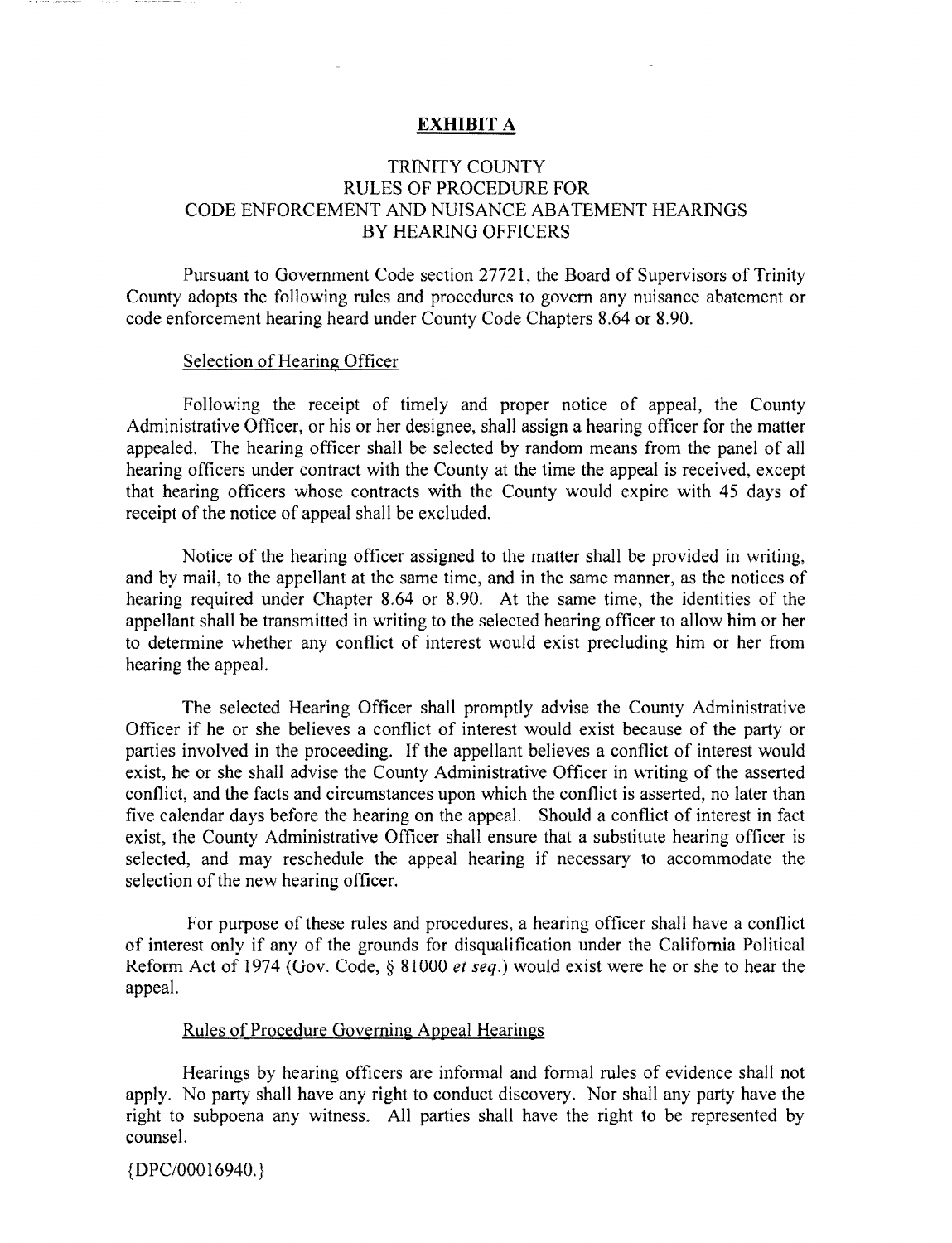At the hearing on the appeal, each party shall be able to present whatever relevant At the hearing on the appeal, each party shall be able to present whatever relevant and non-cumulative evidence the party believes is necessary to support his, her, or its and non-cumulative evidence the party believes is necessary to support his, her, or its position. Evidence shall be deemed relevant and non-cumulative if it is the type of evidence that responsible persons are entitled to rely upon in the conduct of serious evidence that responsible persons are entitled to rely upon in the conduct of serious affairs. affairs.

Subject to the requirement that evidence be relevant and non-cumulative, Subject to the requirement that evidence be relevant and non-cumulative, witnesses may testify for any party and shall be sworn prior to testifying. Witnesses shall witnesses may testify for any party and shall be sworn prior to testifying. Witnesses shall be examined informally, both by the party calling the witness and any party that cross-be examined informally, both by the party calling the witness and any party that crossexamines him or her. examines him or her.

Testimony may also be provided by written declaration provided under penalty of Testimony may also be provided by written declaration provided under penalty of perjury. Because appeal proceedings are informal, however, the declarant's absence and perjury. Because appeal proceedings are informal, however, the declarant's absence and unavailability for cross-examination shall not be cause for continuance or dismissal of the unavailability for cross-examination shall not be cause for continuance or dismissal of the appeal proceeding, although such factors may be considered in assessing the weight of the evidence they declare. the evidence they declare.

The order of the appeal hearing shall be as follows: The order of the appeal hearing shall be as follows:

- (1) Presentation of evidence by the Code Enforcement Officer, County (l) Presentation of evidence by the Code Enforcement Officer, County Counsel, or other designated County representative; Counsel, or other designated County representative;
- (2) Presentation of evidence by the Appellant or his or her counsel; (2) Presentation of evidence by the Appellant or his or her counsel;
- (3) Rebuttal presentation by the County, if permitted by the Hearing Officer; (3) Rebuttal presentation by the County, if permitted by the Hearing Officer;
- (4) Surrebuttal presentation by the Appellant, if permitted by the Hearing (4) Surrebuttal presentation by the Appellant, if permitted by the Hearing Officer; and Officer; and
- (5) Closing arguments or summation by the parties, if permitted by the (5) Closing arguments or summation by the parties, if permitted by the Hearing Officer. Hearing Officer.

The appeal hearing shall be recorded in its entirety by digital or audio recording The appeal hearing shall be recorded in its entirety by digital or audio recording and stored electronically or digitally on tape, CD-Rom, DVD, or otherwise. and stored electronically or digitally on tape, CD-Rom, OVO, or otherwise.

Following the issuance of his or her written ruling on the appeal, the Hearing Following the issuance of his or her written ruling on the appeal, the Hearing Officer shall ensure that the originals of all written evidence submitted to him or her are Officer shall ensure that the originals of all written evidence submitted to him or her are promptly transmitted to the County Administrative Officer for storage. promptly transmitted to the County Administrative Officer for storage.

Upon application of any party, and upon a showing of good cause, the Hearing Upon application of any party, and upon a showing of good cause, the Hearing Officer may continue the appeal hearing. Officer may continue the appeal hearing.

Failure of the Appellant to appear at the hearing shall constitute a waiver of his or Failure of the Appellant to appear at the hearing shall constitute a waiver of his or her right to appeal and shall conclusively establish the existence of the code violation(s) her right to appeal and shall conclusively establish the existence of the code violation(s) or public nuisance(s) at issue. or public nuisance(s) at issue.

{DPC/00016940.) {O*PCIOOO* 16940. }